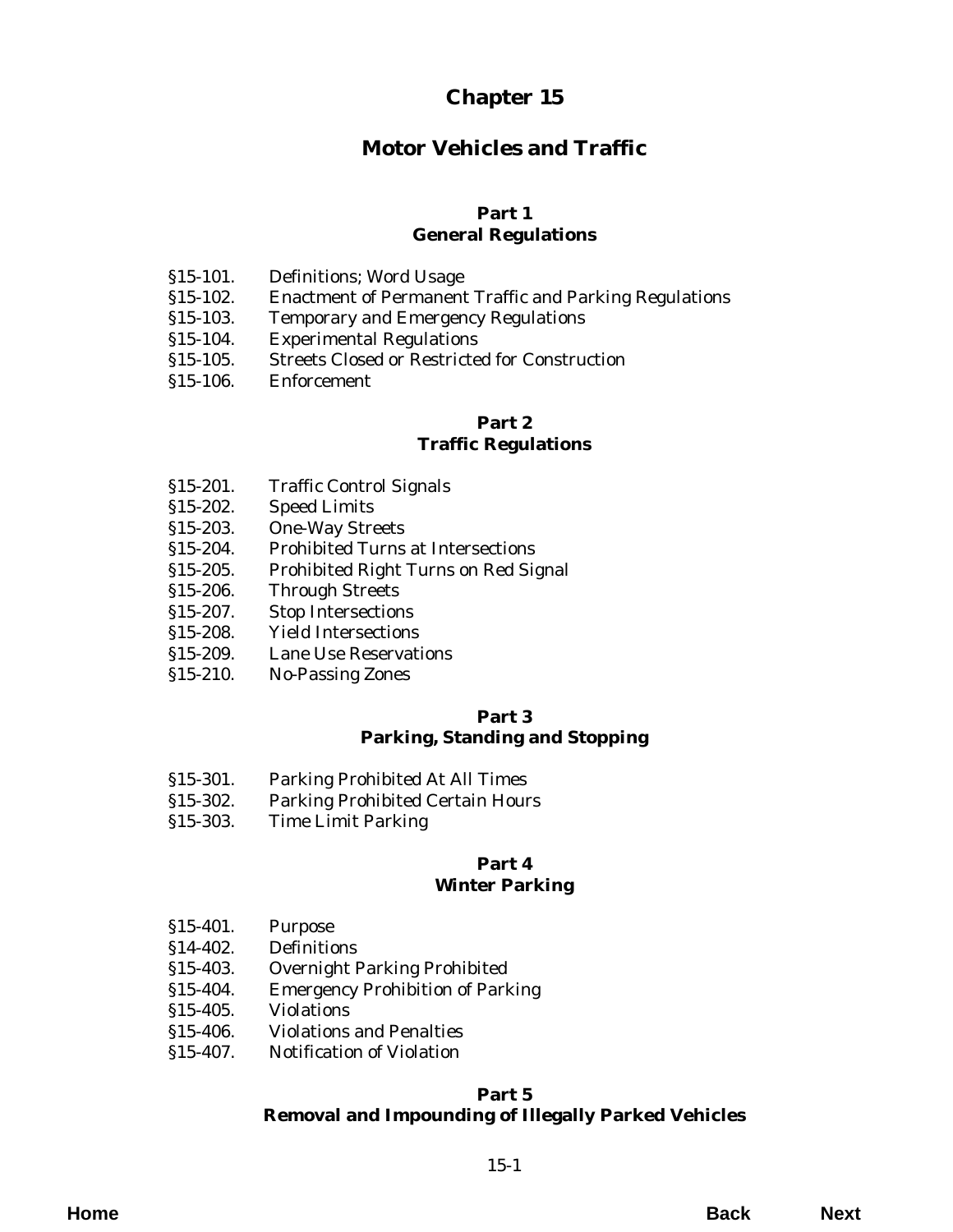- §15-501. Authorization of Removal and Impoundment
- §15-502. Approved Storage Garages Designated
- §15-503. Bonding of Approved Storage Garages
- §15-504. Towing and Storage Charges
- §15-505. Notice of Impoundment to Owner
- [§15-506. Effect of Payment of Charges; Payment Under Protest](#page-10-0)
- §15-507. Record of Impounded Vehicles
- §15-508. Liability for Fines or Penalties
- [§15-509. Restrictions Upon Removal of Vehicles](#page-11-0)

# **Miscellaneous Provisions**

- §15-601. Severability
- [§15-602. Violations and Penalties](#page-12-0)

# **Part 7**

# **Schedules**

- §15-701. Schedule I: Traffic Control Signals
- §15-702. Schedule II: Speed Limits
- §15-703. Schedule III: One-Way Streets
- §15-704. Schedule IV: Prohibited Turns at Intersections
- [§15-705. Schedule V: Prohibited Right Turns on Red Signal](#page-14-0)
- §15-706. Schedule VI: Through Streets
- [§15-707. Schedule VII: Stop Intersections](#page-15-0)
- §15-708. Schedule VIII: Yield Intersections
- [§15-709. Schedule IX: Lane Use Reservations](#page-17-0)
- §15-710. Schedule X: No-Passing Zones
- [§15-711. Schedule XI: Parking Prohibited at All Times](#page-18-0)
- [§15-712. Schedule XII: Parking Prohibited Certain Hours](#page-19-0)
- §15-713. Schedule XIII: Time Limit Parking

# **Part 8 Skateboarding**

- §15-801. Legislative Finding
- §15-802. Definitions
- [§15-803. Operation Prohibited in Public Areas Designated for Motor Vehicle Use](#page-20-0)
- §15-804. Operation on Sidewalks
- §15-805. Violation and Penalties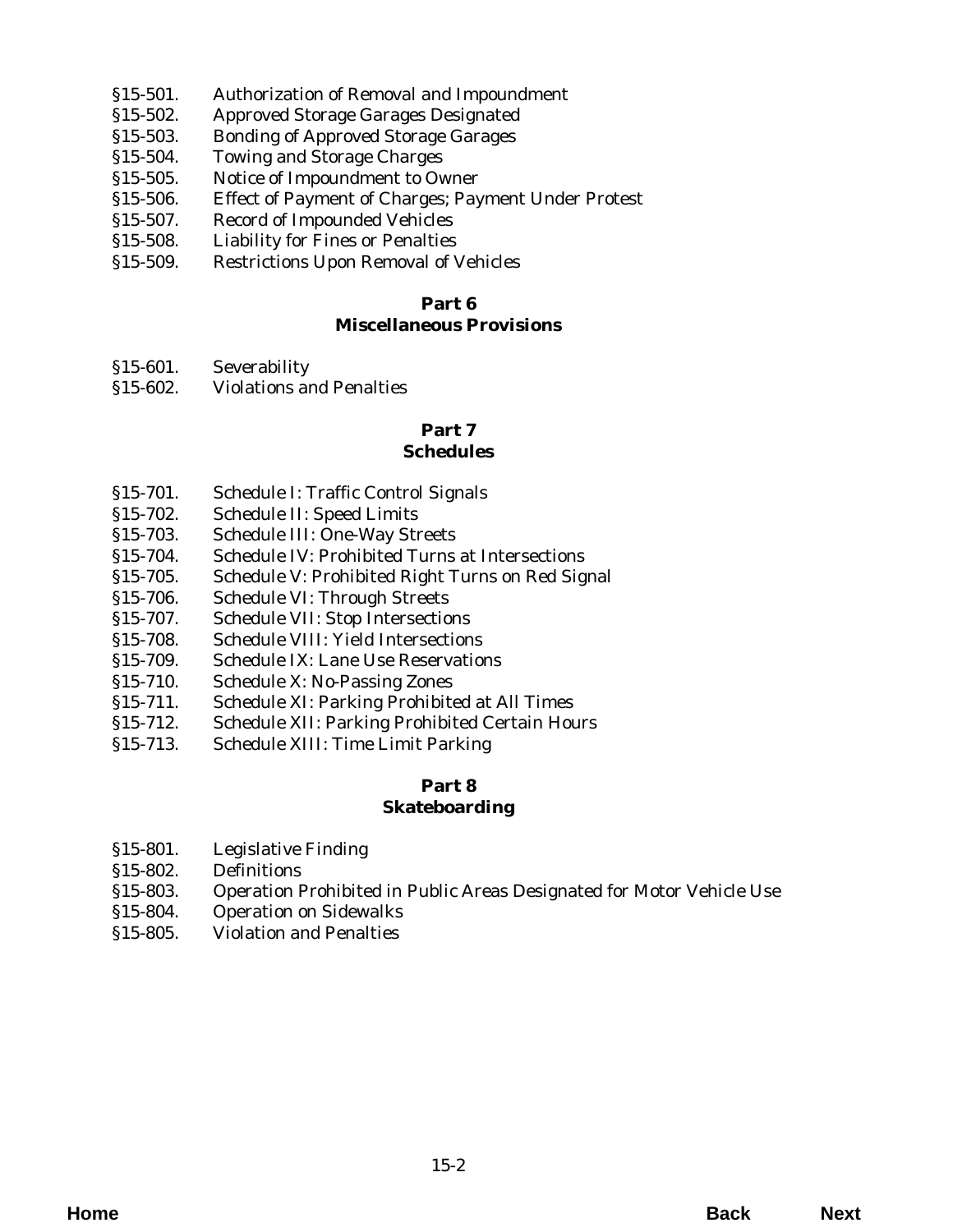#### **General Regulations**

#### <span id="page-2-0"></span>**§15-101. Definitions; Word Usage**.

1. Words and phrases, when used in this Chapter, except for Parts to which different or additional definitions apply, shall have the meanings ascribed to them in the Vehicle Code of Pennsylvania, 75 Pa.C.S.A. §101 *et seq*., as now in force or as hereafter amended, enacted or reenacted, except where the context clearly indicates a different meaning. In this Chapter, the word "street" may be used interchangeably with the word "highway" and shall have the same meaning as the word "highway" as defined in the Vehicle Code.

2. The term "legal holidays," as used in this Chapter, shall mean and include the following: New Year's Day, Memorial Day, Independence Day, Labor Day, Thanksgiving Day and Christmas Day, or days celebrated as such.

3. In this Chapter, the singular shall include the plural; the plural shall include the singular; and the masculine shall include the feminine and the neuter. (*Ord. 3-1989*, 10/9/1989, §116-1)

#### **§15-102. Enactment of Permanent Traffic and Parking Regulations**.

All traffic and parking regulations of a permanent nature shall be enacted as ordinances or parts of ordinances or as amendments to ordinances of the Borough of Clarks Green.

(*Ord. 3-1989*, 10/9/1989, §116-2)

#### **§15-103. Temporary and Emergency Regulations**.

1. The Borough Council shall have the following powers to regulate traffic and parking temporarily and in time of emergency:

A. In the case of fire, flood, storm or other emergency, to establish temporary traffic and/or parking regulations.

B. In the case of emergency or to facilitate public works, or in the conduct of parades, processions or public events, to restrict or prohibit traffic and/or parking in limited areas for periods of not more than 72 hours.

2. Such temporary and emergency regulations shall be enforced by the Borough Council and Police Department in the same manner as permanent regulations. Any person who shall operate or park a vehicle or tractor in violation of any such regulation or who shall move, remove, destroy, injure or deface any sign or marking erected, posted or made to give notice of any such regulation shall, upon conviction thereof, be liable to the penalty set forth in the law or elsewhere in this Chapter for a violation of such nature.

(*Ord. 3-1989*, 10/9/1989, §116-3)

# **§15-104. Experimental Regulations**.

1. The Borough Council and Police Department may, from time to time, designate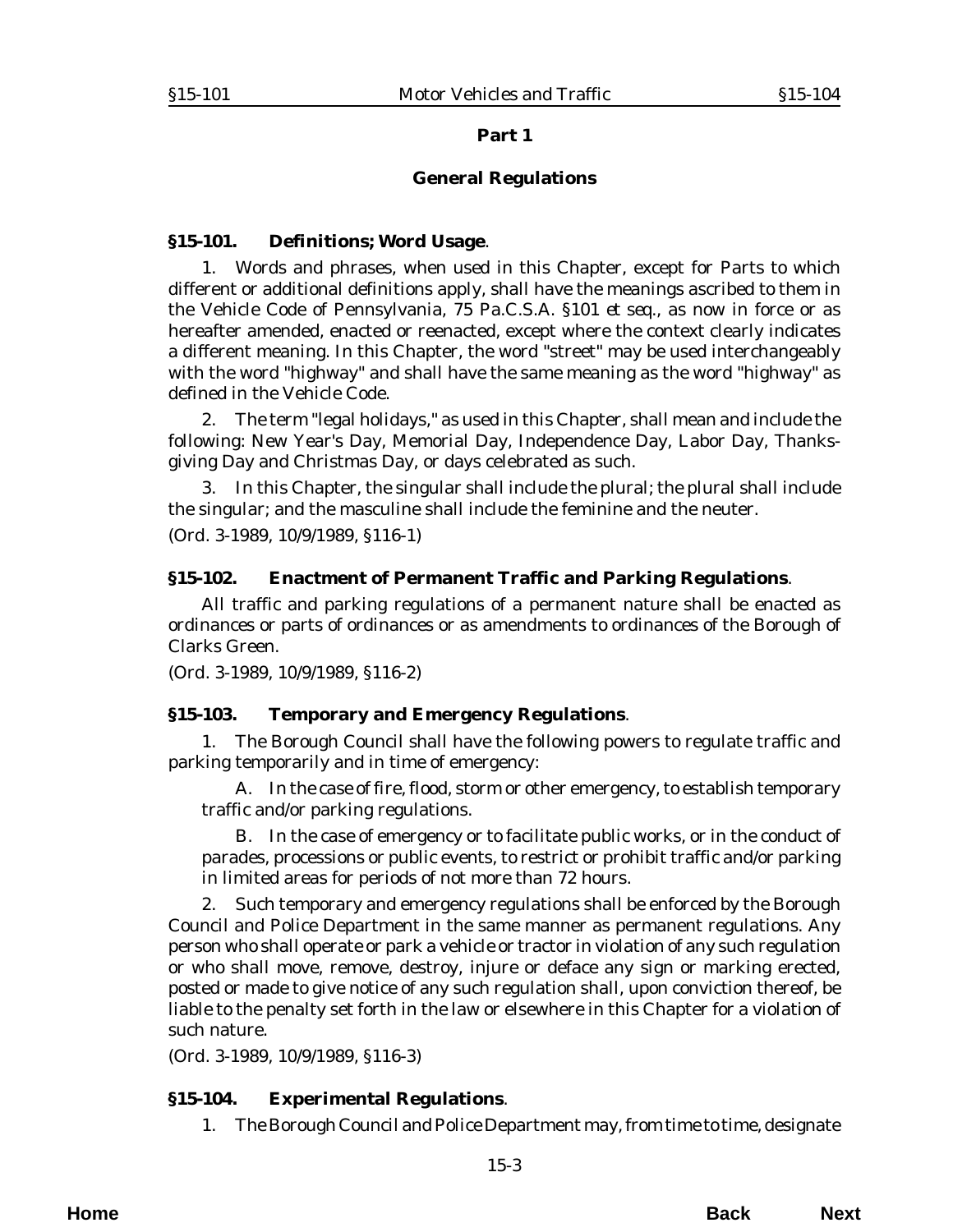<span id="page-3-0"></span>places upon and along the highways in the Borough where, for a period of not more than 90 days, specific traffic and/or parking regulations, prohibitions and restrictions shall be in force and effect, and shall designate such locations by proper signs and markings. Such regulations, prohibitions and restrictions shall be effective just as if they had been specified in this Chapter. No person shall operate or park a vehicle or tractor in violation of any such regulation, prohibition or restriction, and no person shall move, remove, destroy or deface any sign or marking erected, posted or made by authority of this Section.

2. The purpose of this Section is to allow for the test and experimental determination of the feasibility and desirability of permanent changes in the ordinances of the Borough relative to traffic and parking.

(*Ord. 3-1989*, 10/9/1989, §116-4)

# **§15-105. Streets Closed or Restricted for Construction**.

1. The Council shall have authority to close any street or specific part of a street to vehicular traffic and to place barriers or station police officers at each end of the closed portion, while construction or maintenance work is under way or a special event is being conducted on the closed portion. It shall be unlawful for any person to drive a vehicle upon any such closed portion.

2. The Council shall have authority to establish a restricted traffic area upon any street where construction or maintenance work is underway and to station flagman at each end of the restricted portion. It shall be unlawful for any person to drive a vehicle upon any such restricted traffic area at any time when the flagman is displaying a sign directing that vehicle to stop, or is signaling that vehicle, by a flag or other device, not to proceed.

(*Ord. 3-1989*, 10/9/1989, §116-5)

#### **§15-106. Enforcement**.

This Chapter shall be enforced by the Chief of Police and the police officers of the Borough of Clarks Green, who are hereby given authority to direct traffic on the highways and intersections of the Borough in accordance with the provisions of this Chapter and the laws of the Commonwealth of Pennsylvania.

(*Ord. 3-1989*, 10/9/1989, §116-6)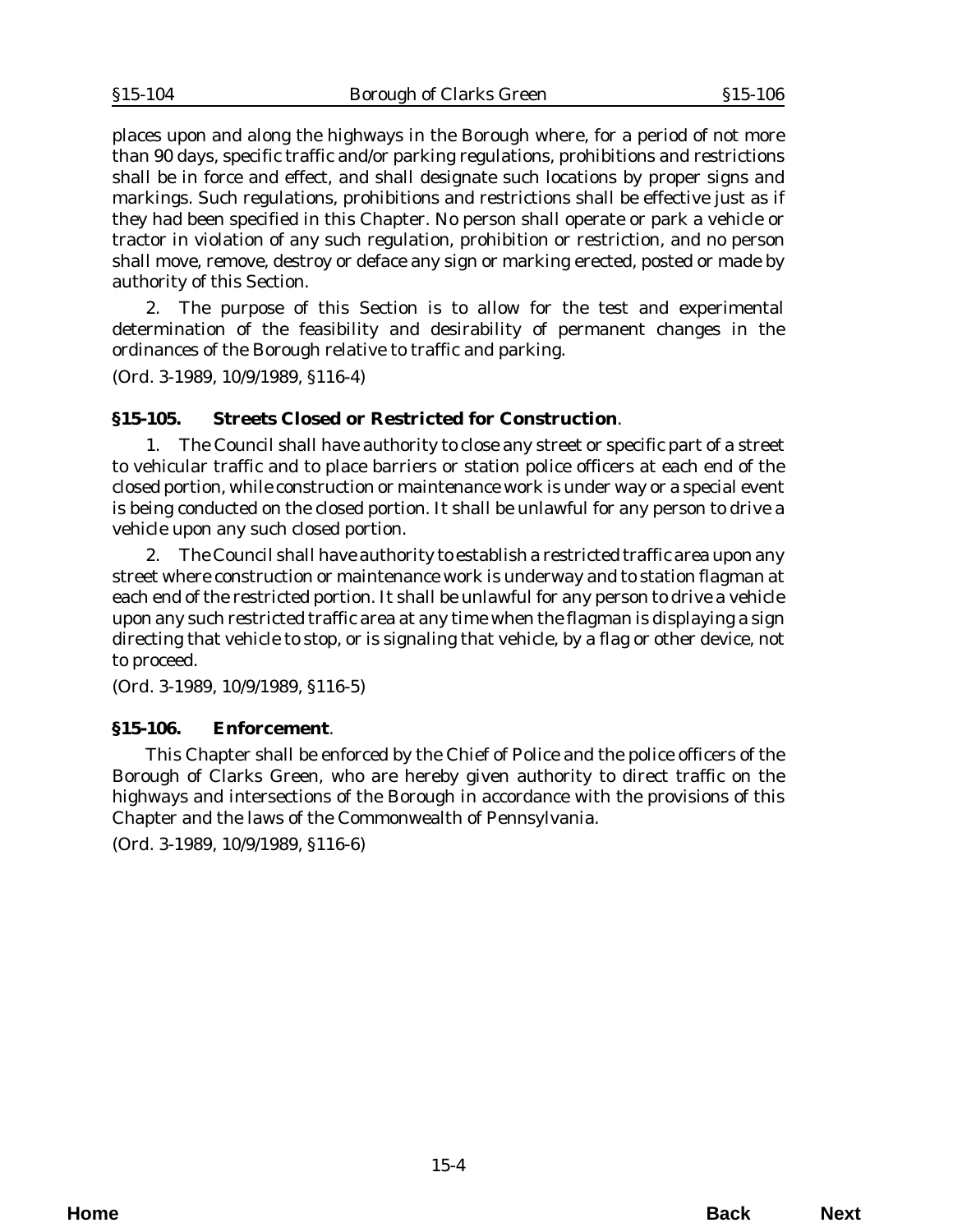# **Traffic Regulations**

#### <span id="page-4-0"></span>**§15-201. Traffic Control Signals**.

Traffic control signals shall be installed and operated at the intersection of those streets described in Schedule I (§15-701), attached to and made a part of this Chapter. (*Ord. 3-1989*, 10/9/1989, §116-7)

#### **§15-202. Speed Limits**.

The speed limit for both directions of traffic along the streets or parts thereof described in Schedule II (§15-702), attached to and made a part of this Chapter, is hereby established at the rate of speed indicated.

(*Ord. 3-1989*, 10/9/1989, §116-8)

#### **§15-203. One-Way Streets**.

The streets or parts of streets described in Schedule III (§15-703), attached to and made a part of this Chapter, are hereby designated as one-way streets in the direction indicated.

(*Ord. 3-1989*, 10/9/1989, §116-9)

# **§15-204. Prohibited Turns At Intersections**.

No person shall make a turn of the kind designated (left, right, all) at any of the locations described in Schedule IV (§15-704), attached to and made a part of this Chapter.

(*Ord. 3-1989*, 10/9/1989, §116-10)

# **§15-205. Prohibited Right Turns On Red Signal**.

No person shall make a right turn when facing a steady red signal (stop indication) at any of the locations described in Schedule V (§15-705), attached to and made a part of this Chapter.

(*Ord. 3-1989*, 10/9/1989, §116-11)

# **§15-206. Through Streets**.

The streets or parts of streets described in Schedule VI (§15-706), attached to and made a part of this Chapter, are hereby designated as through streets. Traffic control devices shall be installed on each street intersecting the through street.

(*Ord. 3-1989*, 10/9/1989, §116-12)

# **§15-207. Stop Intersections**.

The intersections described in Schedule VII (§15-707), attached to and made a part of this Chapter, are hereby designated as stop intersections. Stop signs shall be installed as provided therein.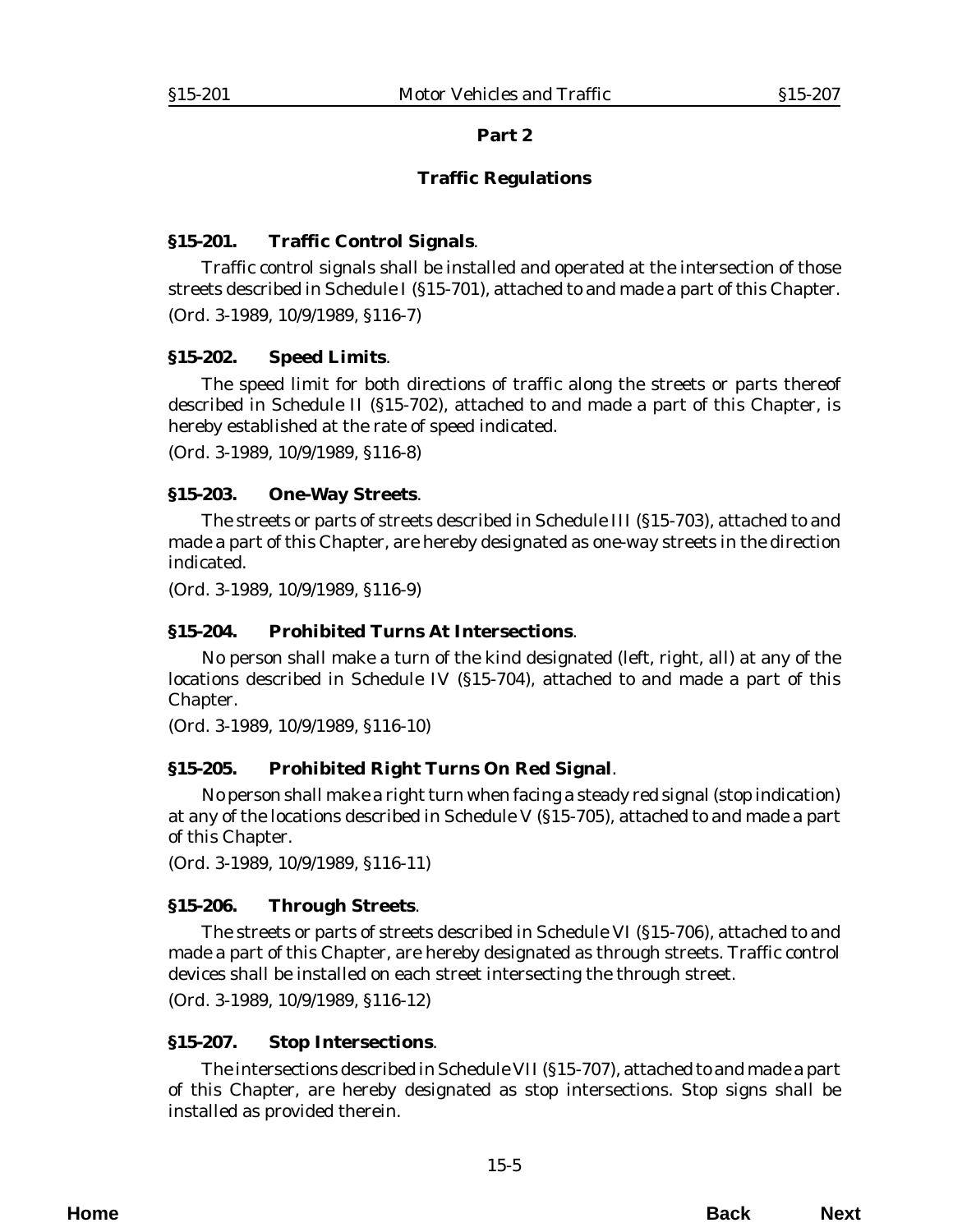<span id="page-5-0"></span>(*Ord. 3-1989*, 10/9/1989, §116-13)

## **§15-208. Yield Intersections**.

The intersections described in Schedule VIII (§15-708), attached to and made a part of this Chapter, are hereby designated as yield intersections. Yield signs shall be installed as provided therein.

(*Ord. 3-1989*, 10/9/1989, §116-14)

### **§15-209. Lane Use Reservations**.

The lane locations described in Schedule IX (§15-709), attached to and made a part of this Chapter, are hereby designated as lane use reservations, and traffic shall move only as indicated.

(*Ord. 3-1989*, 10/9/1989, §116-15)

#### **§15-210. No-Passing Zones**.

No-passing zones are hereby. established and maintained along those streets or parts of streets described in Schedule X (§15-710), attached to and made a part of this Chapter.

(*Ord. 3-1989*, 10/9/1989, §116-16)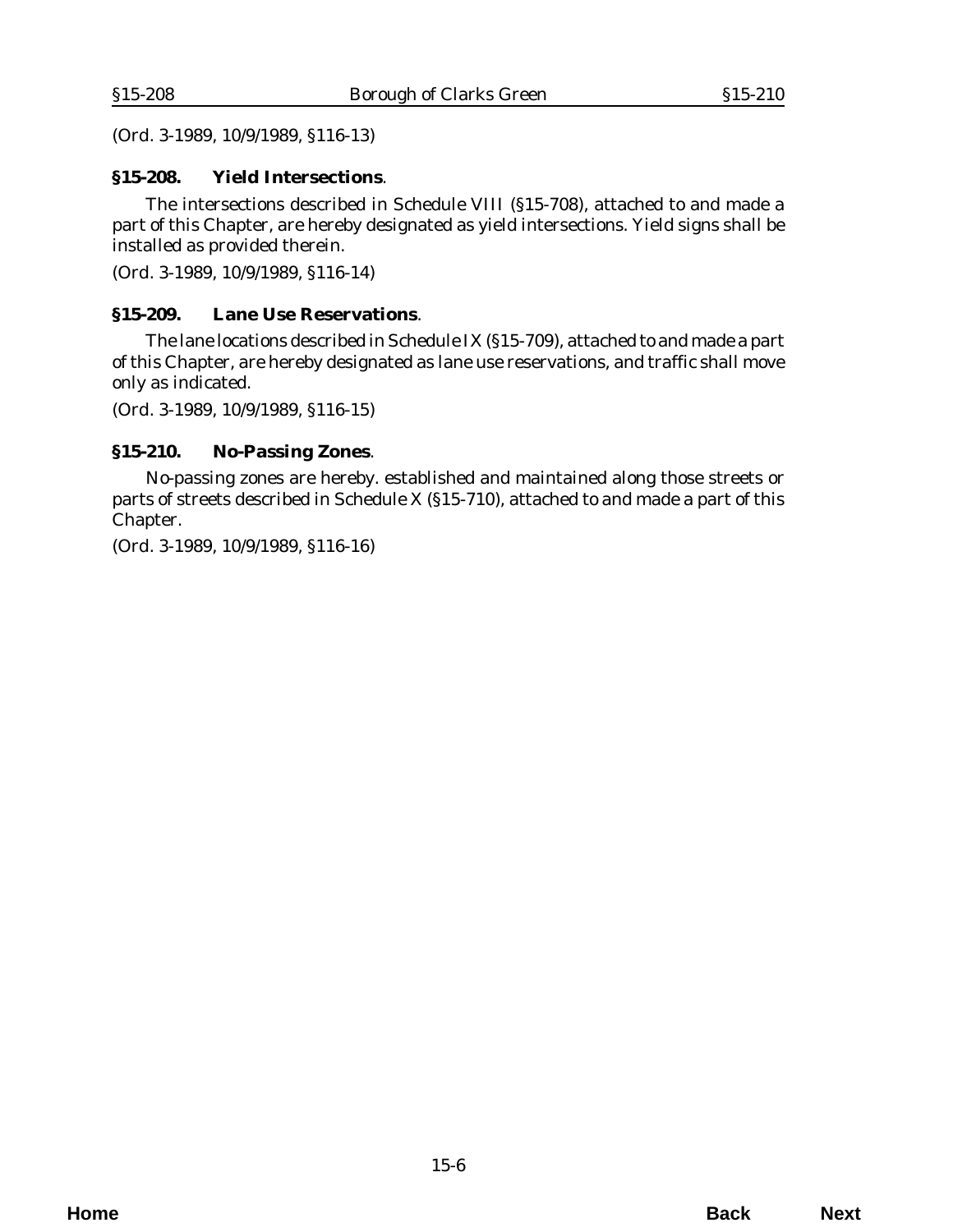#### **Parking, Standing and Stopping**

#### <span id="page-6-0"></span>**§15-301. Parking Prohibited At All Times**.

No person shall park a vehicle at any time upon any of the streets or parts thereof described in Schedule XI (§15-711), attached to and made a part of this Chapter. (*Ord. 3-1989*, 10/9/1989, §116-17)

# **§15-302. Parking Prohibited Certain Hours**.

No person shall park a vehicle between the hours specified in Schedule XII (§15- 712) of any day, unless otherwise indicated, upon any of the streets or parts of streets described in said Schedule XII, attached to and made a part of this Chapter.

(*Ord. 3-1989*, 10/9/1989, §116-18)

#### **§15-303. Time Limit Parking**.

No person shall park a vehicle for longer than the time limit shown in Schedule XIII (§15-713) at any time between the hours listed in said Schedule XIII of any day, unless otherwise indicated, upon any of the streets or parts of streets described in said Schedule XIII, attached to and made a part of this Chapter.

(*Ord. 3-1989*, 10/9/1989, §116-19)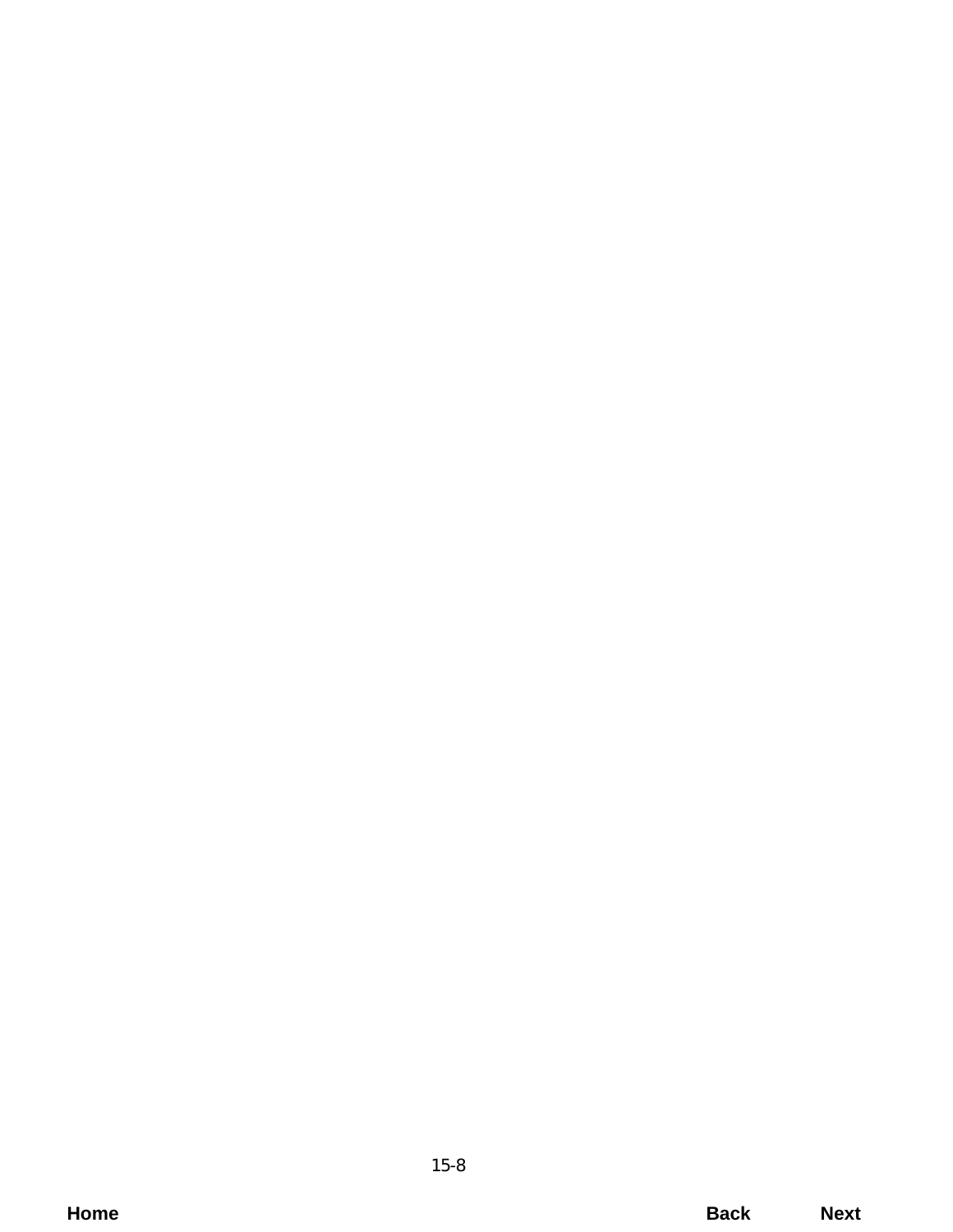#### **Winter Parking**

#### <span id="page-8-0"></span>**§15-401. Purpose**.

In the exercise of its police power, the Borough Council of the Borough of Clarks Green considers that the interest of public welfare and public safety requires that overnight parking of motor vehicles during certain times of the year; and, at other times, all parking of vehicles must be prohibited.

(*Ord. 3-1989*, 10/9/1989, §116-20)

#### **§15-402. Definitions**.

As used in this Chapter, the following terms shall have the meanings indicated:

*Overnight parking* - the placing of a motor vehicle upon any public way within the Borough of Clarks Green, or allowing any motor vehicle to remain on any such public way, between the hours of 12:00 midnight and 6:00 a.m., Eastern Standard Time, from November 1 until April 1 of any year.

*Public way* - any ordained street or highway or any other road or passage used by the public for vehicular traffic and over which the Borough is charged or has assumed the responsibility of maintaining the same for vehicular traffic.

(*Ord. 3-1989*, 10/9/1989, §116-21)

# **§15-403. Overnight Parking Prohibited**.

Overnight parking, as defined herein, is hereby prohibited within the geographical limits of the Borough of Clarks Green.

(*Ord. 3-1989*, 10/9/1989, §116-22)

# **§15-404. Emergency Prohibition of Parking**.

Whenever there might be an accumulation of snow or ice on any public way and, in the opinion of the Mayor of the Borough of Clarks Green, the removal of the same is required to maintain those public ways safe for the passage of vehicles, and such snow and ice cannot be reasonably removed if any vehicles are parked thereon, the Mayor of the Borough of Clarks Green may, by proclamation, declare that an emergency exists and prohibit the parking of vehicles on any such way until such removal has been accomplished.

(*Ord. 3-1989*, 10/9/1989, §116-23)

# **§15-405. Violations**.

Any person who places a motor vehicle or allows a motor vehicle to remain on the public ways of the Borough of Clarks Green in violation of this Chapter shall be guilty of a violation of this Chapter, and any person who parks a motor vehicle or allows a motor vehicle to remain on any street, highway or public way in the said Borough after having received notice of a declaration of emergency as herein provided, shall be guilty of a violation of this Chapter.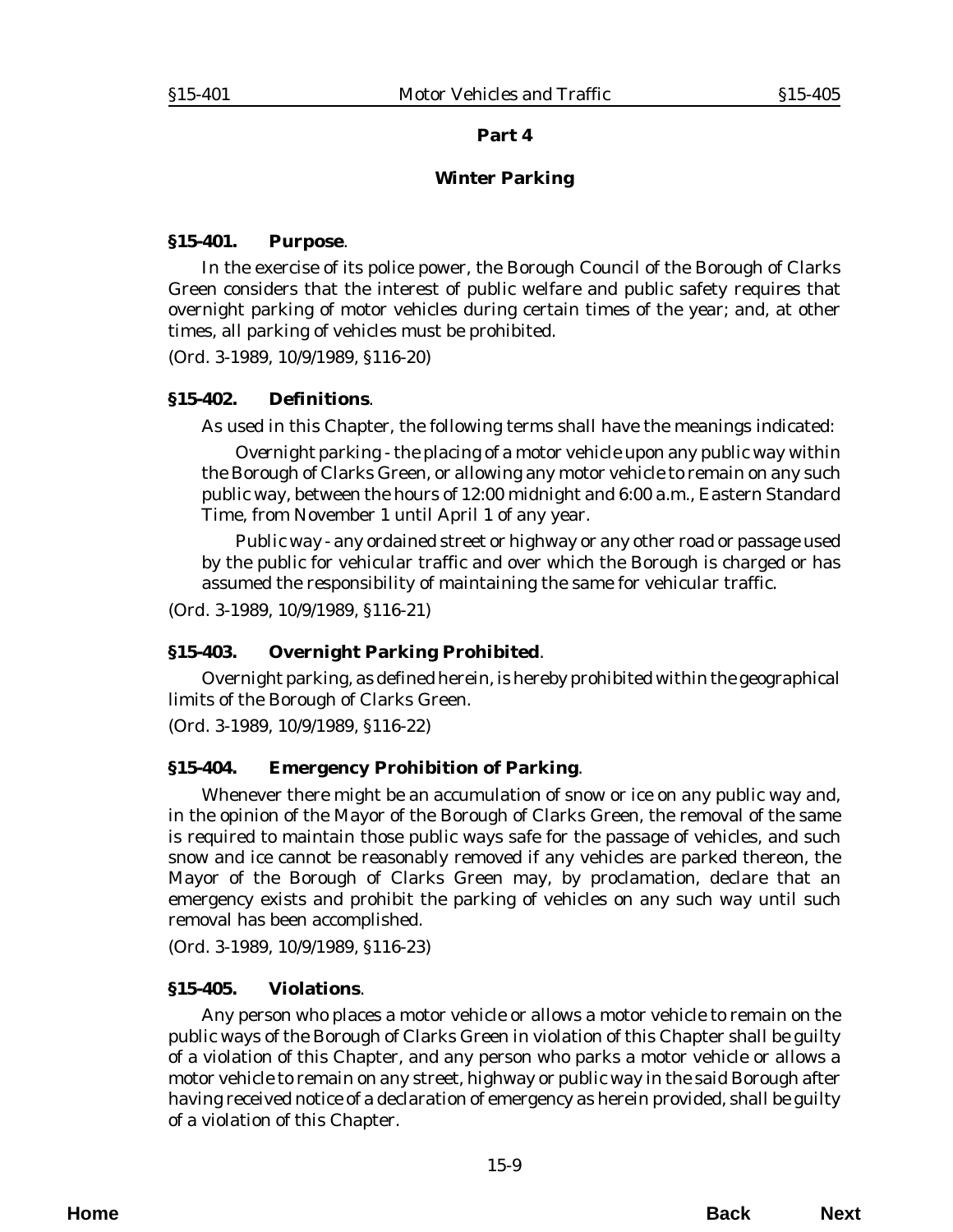<span id="page-9-0"></span>(*Ord. 3-1989*, 10/9/1989, §116-24)

## **§15-406. Violations and Penalties**.

Any person or persons who violate any of the terms and provisions of this Chapter and is found guilty of such violation shall, for the first such offense, pay a fine of \$10 to the use of the Borough of Clarks Green. In the event that any vehicle is allowed to rest on the streets of the Borough of Clarks Green for more than 24 consecutive hours, each such period of 24 hours shall be deemed a separate offense.

(*Ord. 3-1989*, 10/9/1989, §116-25)

#### **§15-407. Notification of Violation**.

Notification of a violation as defined in §15-405 of this Chapter may be given to the operator of any motor vehicle involved in such violation by placing a summons upon the windshield of such vehicle. Unless evidence to the contrary is given, the registered owner of such vehicle will be presumed to have been the operator thereof at the time of such violation or will be presumed to have allowed the involved vehicle to have been parked in violation of this Part. In addition to any other terms, provisions, restrictions or penalties herein contained, the Borough of Clarks Green, through its duly constituted officers and/or employees, shall have the right to remove any vehicle parked in violation of this Chapter, and the costs and expenses of such removal shall be assessed to the owner and/or operator of said vehicle.

(*Ord. 3-1989*, 10/9/1989, §116-26)

**Home Back Next**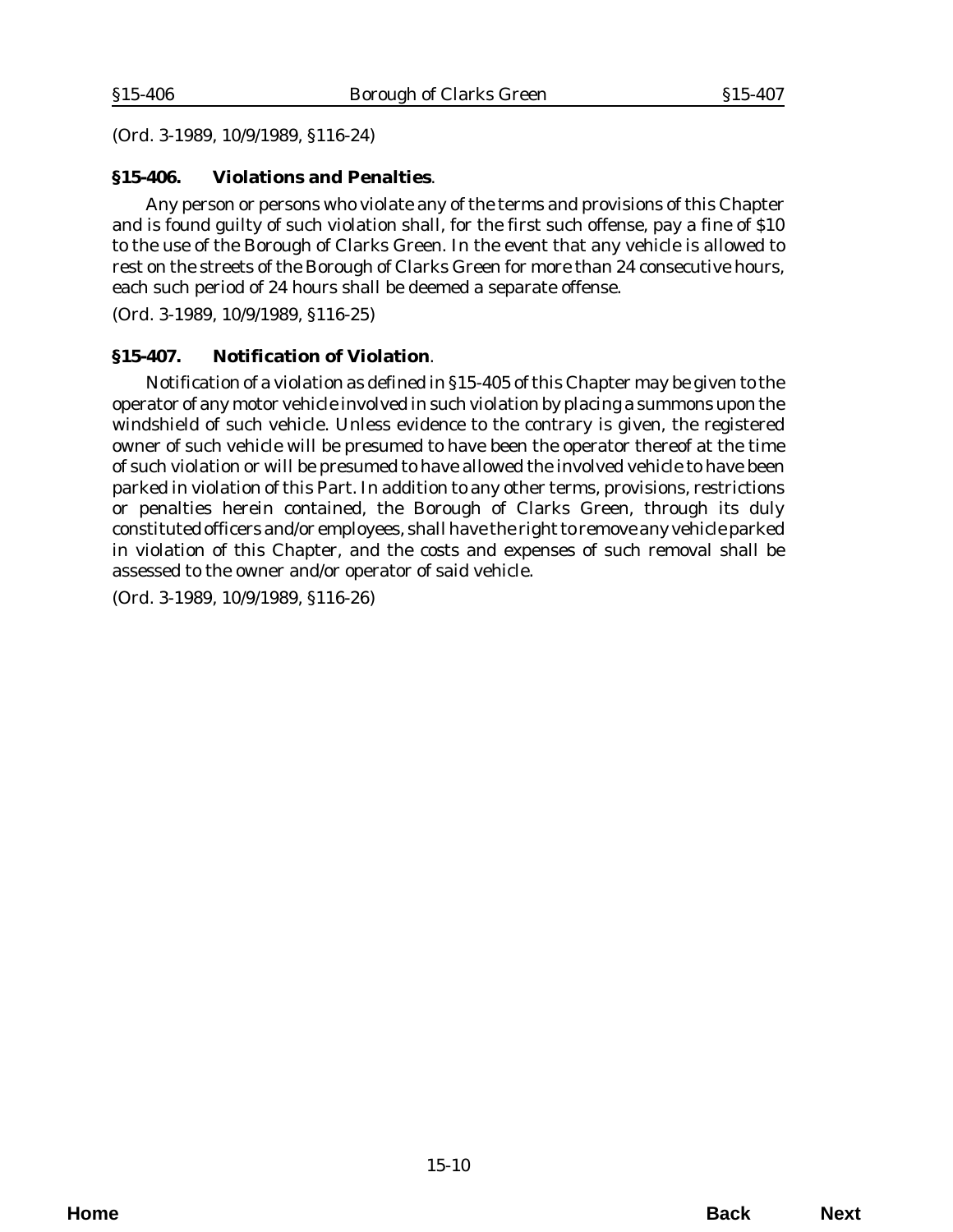# **Removal and Impounding of Illegally Parked Vehicles**

## <span id="page-10-0"></span>**§15-501. Authorization of Removal and Impoundment**.

The Chief of Police of the Borough is hereby authorized to remove and impound or to order the removal and impounding of any vehicle parked on any of the streets, highways or public property in the Borough in violation of any provision of the law or of any ordinance of the Borough; provided, however, that no such vehicle shall be removed or impounded except in strict adherence to the provisions of this Chapter. (*Ord. 3-1989*, 10/9/1989, §116-27)

# **§15-502. Approved Storage Garages Designated**.

The following garages located in the Borough are hereby designated as approved storage garages, as pounds for the storage of such impounded vehicles:

**Name of Garage Address Address** 

[Reserved]

(*Ord. 3-1989*, 10/9/1989, §116-28)

# **§15-503. Bonding of Approved Storage Garages**.

Every such approved storage garage or pound shall be bonded in the amount of \$50,000 for the indemnifying of the owner of every such impounded vehicle against the loss thereof or injury or damage thereto while in the custody of such pound keeper, provided that the Borough garage need not be bonded.

(*Ord. 3-1989*, 10/9/1989, §116-29)

# **§15-504. Towing and Storage Charges**.

The towing charge and storage charge shall be established by the approved storage garage and/or pound, and a schedule of these charges shall be registered with the Police Department.

(*Ord. 3-1989*, 10/9/1989, §116-30)

# **§15-505. Notice of Impoundment to Owner**.

Within 12 hours from the time of removal of any vehicle under authority granted by this Article, the owner of record of said vehicle shall be notified that his/her vehicle has been impounded by the Police Department.

(*Ord. 3-1989*, 10/9/1989, §116-31)

# **§15-506. Effect of Payment of Charges; Payment Under Protest**.

1. The payment of any towing and impounding charges authorized by this Chapter shall, unless such payment shall have been made under protest, be final and conclusive and shall constitute a waiver of any right to recover the money so paid.

**Home Back Next**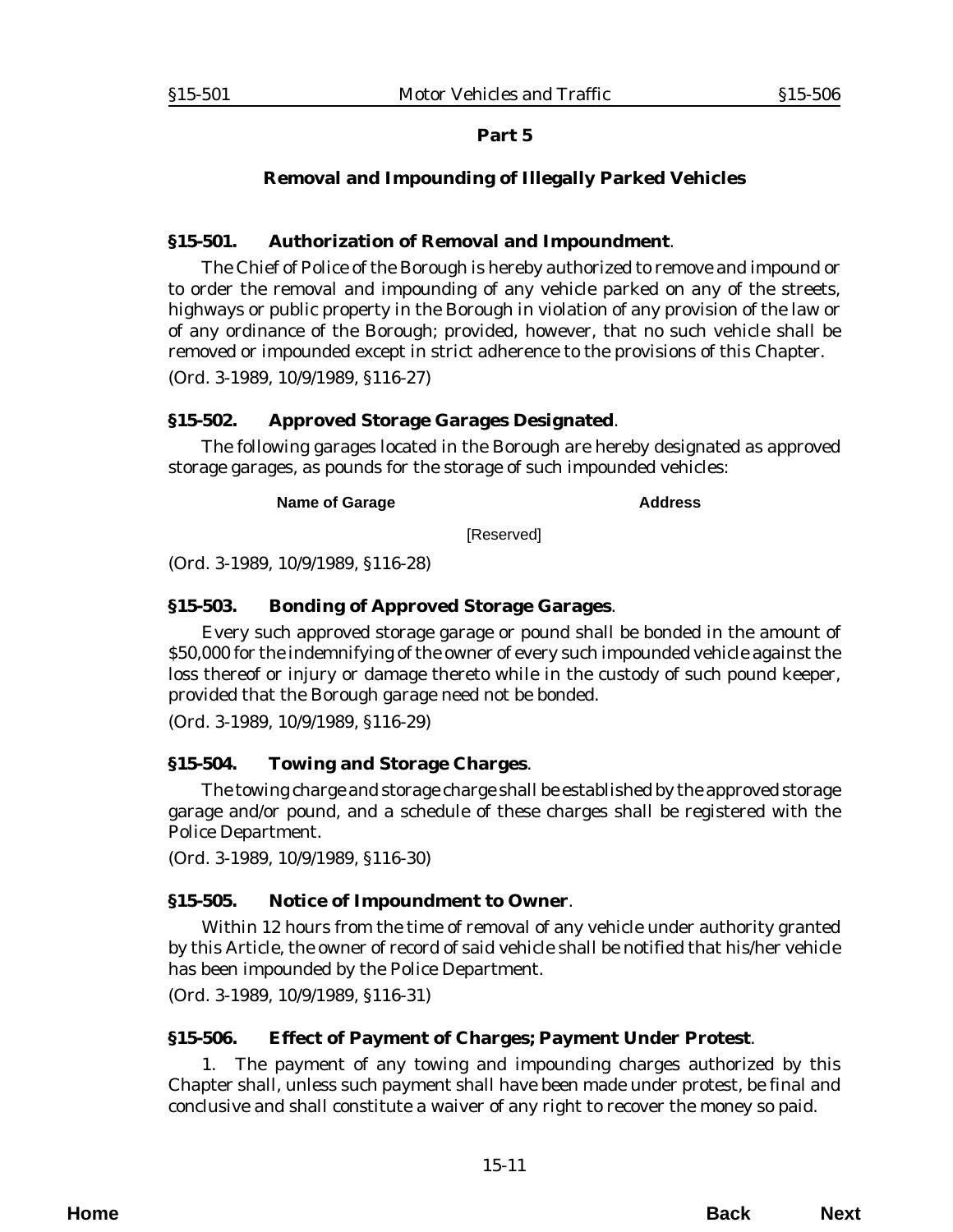<span id="page-11-0"></span>2. In the event that any towing and impounding charges so imposed shall be paid under protest, the offender shall be entitled to a hearing before a district justice or court of record having jurisdiction, in which case such defendant shall be proceeded against and shall receive such notice as is provided in the Vehicle Code, 75 Pa.C.S.A. §101 *et seq*., in other cases of summary offenses and shall have the same rights as to appeal and waiver of hearing.

(*Ord. 3-1989*, 10/9/1989, §116-32)

# **§15-507. Record of Impounded Vehicles**.

The Chief of Police shall keep a record of all vehicles impounded and shall be able at all reasonable times to furnish the owners or the agents of the owners thereof with information as to the place of storage of such vehicles.

(*Ord. 3-1989*, 10/9/1989, §116-33)

#### **§15-508. Liability for Fines or Penalties**.

The payment of towing and storage charges authorized by this Chapter shall not operate to relieve the owner or operator of any vehicle from liability for any fine or penalty for violation of any law or ordinance on account of which such vehicle was removed and impounded.

(*Ord. 3-1989*, 10/9/1989, §116-34)

#### **§15-509. Restrictions Upon Removal of Vehicles**.

No vehicle shall be removed under the authority of this Chapter if, at the time of the intended removal thereof, the owner or person for the time being in charge of such vehicle is present and expresses a willingness and intention to remove such vehicle immediately.

(*Ord. 3-1989*, 10/9/1989, §116-35)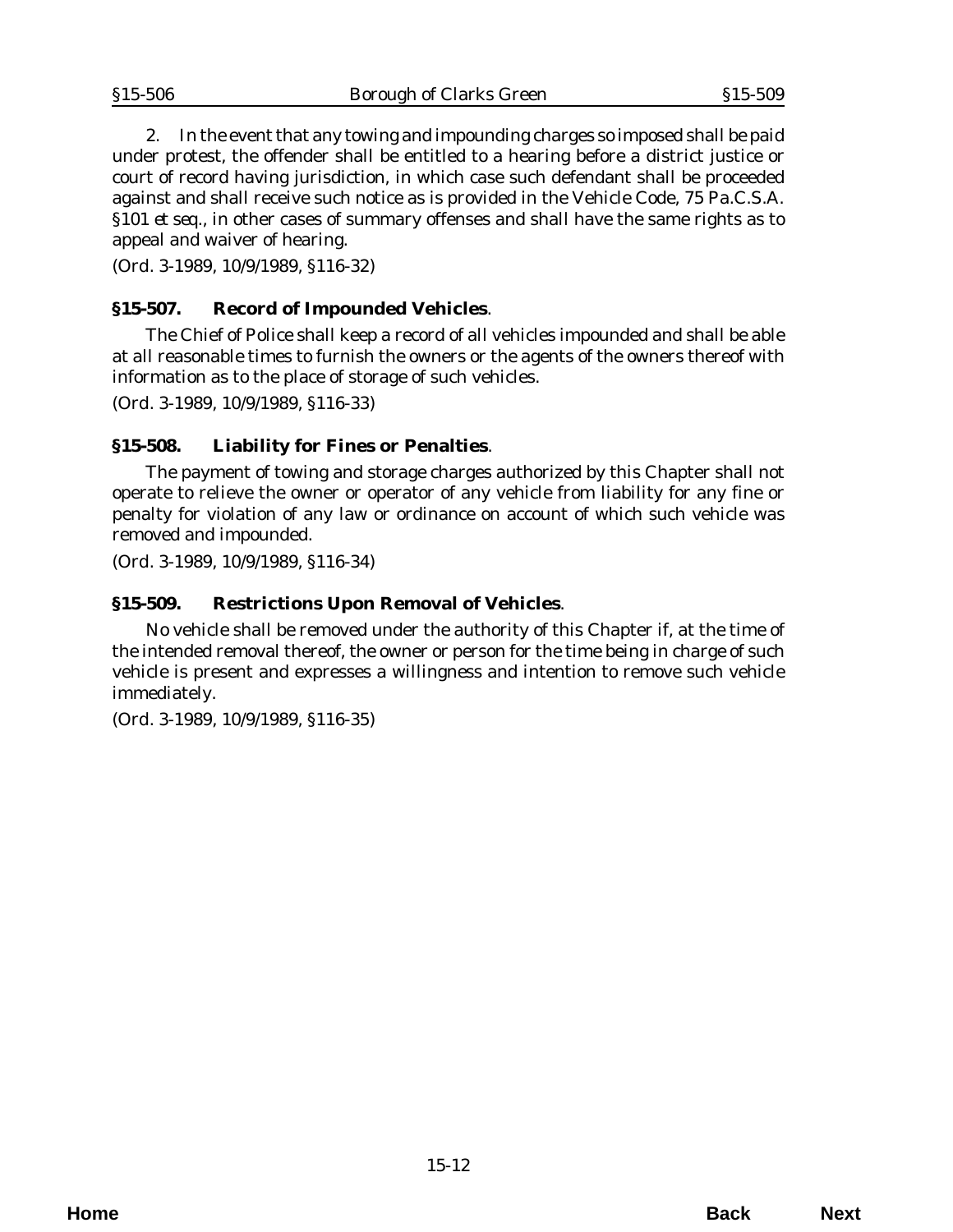#### **Miscellaneous Provisions**

#### <span id="page-12-0"></span>**§15-601. Severability**.

The provisions of this Chapter shall be severable, and if any of its provisions shall be held to be unconstitutional, illegal or otherwise invalid, such decision shall not affect the validity of any of the remaining provisions of this Chapter. It is hereby declared as a legislative intent that this Chapter would have been adopted had such unconstitutional, illegal or otherwise invalid provision not been included herein. (*Ord. 3-1989*, 10/9/1989, §116-36)

#### **§15-602. Violations and Penalties**.

1. *Violations Generally*. Unless another penalty is expressly provided by the Pennsylvania Vehicle Code, 75 Pa.C.S.A. §101 *et seq*., or except as hereinafter specified, every person convicted of a violation of a provision of this Chapter, or any supplement thereto, shall be liable to a penalty of \$25 and costs of prosecution.

2. *Parking Violations*. Any person violating any of the provisions of Part 3 of this Chapter shall, upon conviction, be guilty of a summary offense and shall be sentenced to pay a fine of not more than \$15.

(*Ord. 3-1989*, 10/9/1989, §116-38)

**Home Back Next**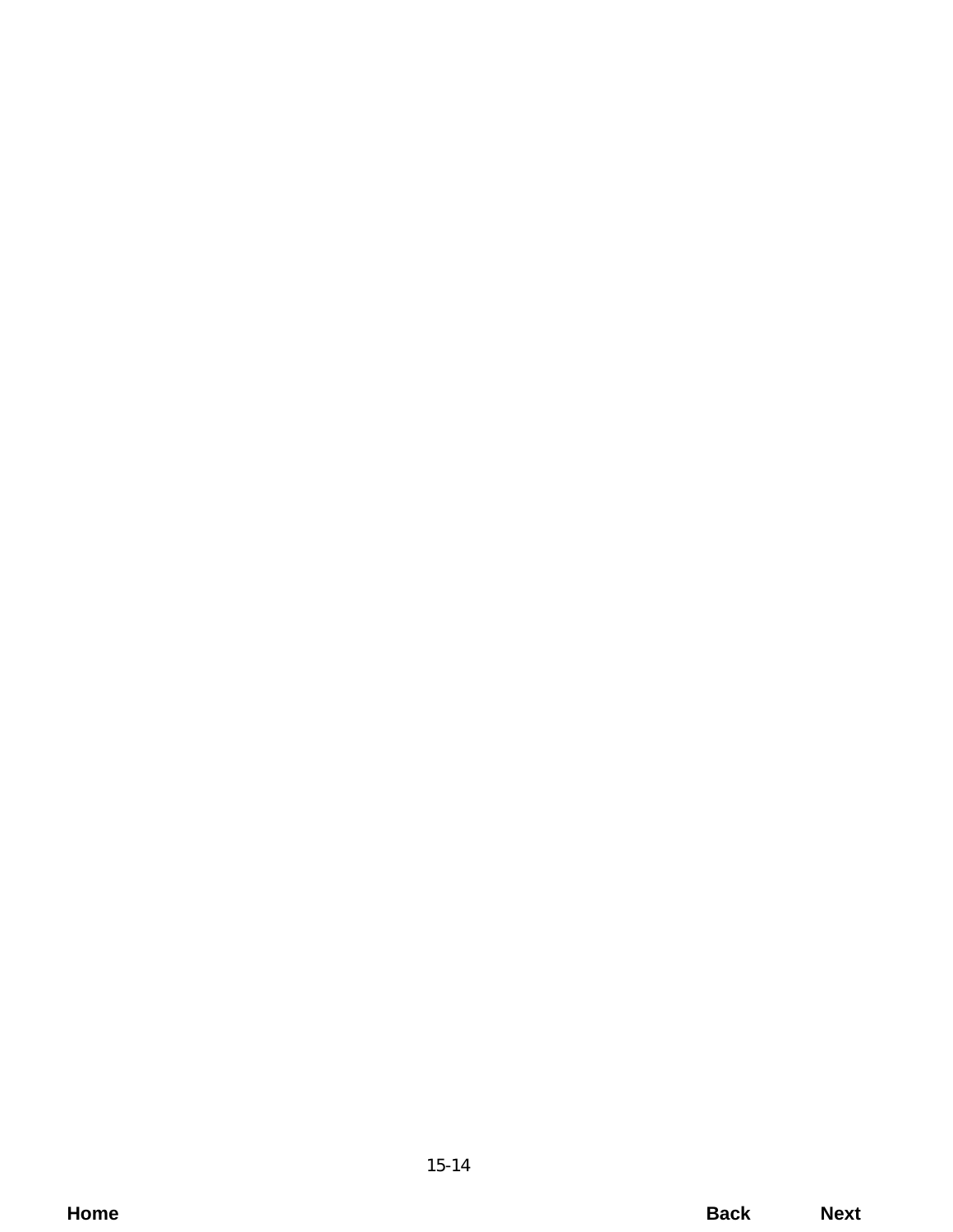## **Schedules**

#### <span id="page-14-0"></span>**§15-701. Schedule I: Traffic Control Signals**.

In accordance with the provisions of §15-201, traffic control signals shall be installed at the following described intersections:

**Intersection**

[Reserved]

(*Ord. 3-1989*, 10/9/1989, §116-39)

#### **§15-702. Schedule II: Speed Limits**.

In accordance with the provisions of §15-202, speed limits are hereby established upon the following described streets or parts thereof:

| Name of Street | <b>Speed Limit (mph)</b> | Location |
|----------------|--------------------------|----------|
|                | [Reserved]               |          |

(*Ord. 3-1989*, 10/9/1989, §116-40)

#### **§15-703. Schedule III: One-Way Streets**.

In accordance with the provisions of §15-203, the following described streets or parts of streets are hereby designated as one-way streets in the direction indicated:

| <b>Name of Street</b>               | <b>Direction of Travel</b> | Limits                                                     |
|-------------------------------------|----------------------------|------------------------------------------------------------|
| Glenburn Road                       | <b>North</b>               | The 100 block between<br>Abington Road and Maple<br>Avenue |
| Cook Street                         | East                       | <b>To Clark Street</b>                                     |
| $(Ord. 3-1989, 10/9/1989, $116-41)$ |                            |                                                            |

# **§15-704. Schedule IV: Prohibited Turns at Intersections**.

In accordance with the provisions of §15-204, no person shall make a turn of the kind designated below at any of the following locations:

| Name of Street Direction of |        | <b>Prohibited</b> | <b>Hours</b> | At Intersection of |
|-----------------------------|--------|-------------------|--------------|--------------------|
|                             | Travel | Turns             |              |                    |
|                             |        |                   |              |                    |

[Reserved]

(*Ord. 3-1989*, 10/9/1989, §116-42)

# **§15-705. Schedule V: Prohibited Right Turns on Red Signal**.

In accordance with the provisions of §15-205, no person shall make a right turn when facing a steady red signal (stop indication) at any of the following locations: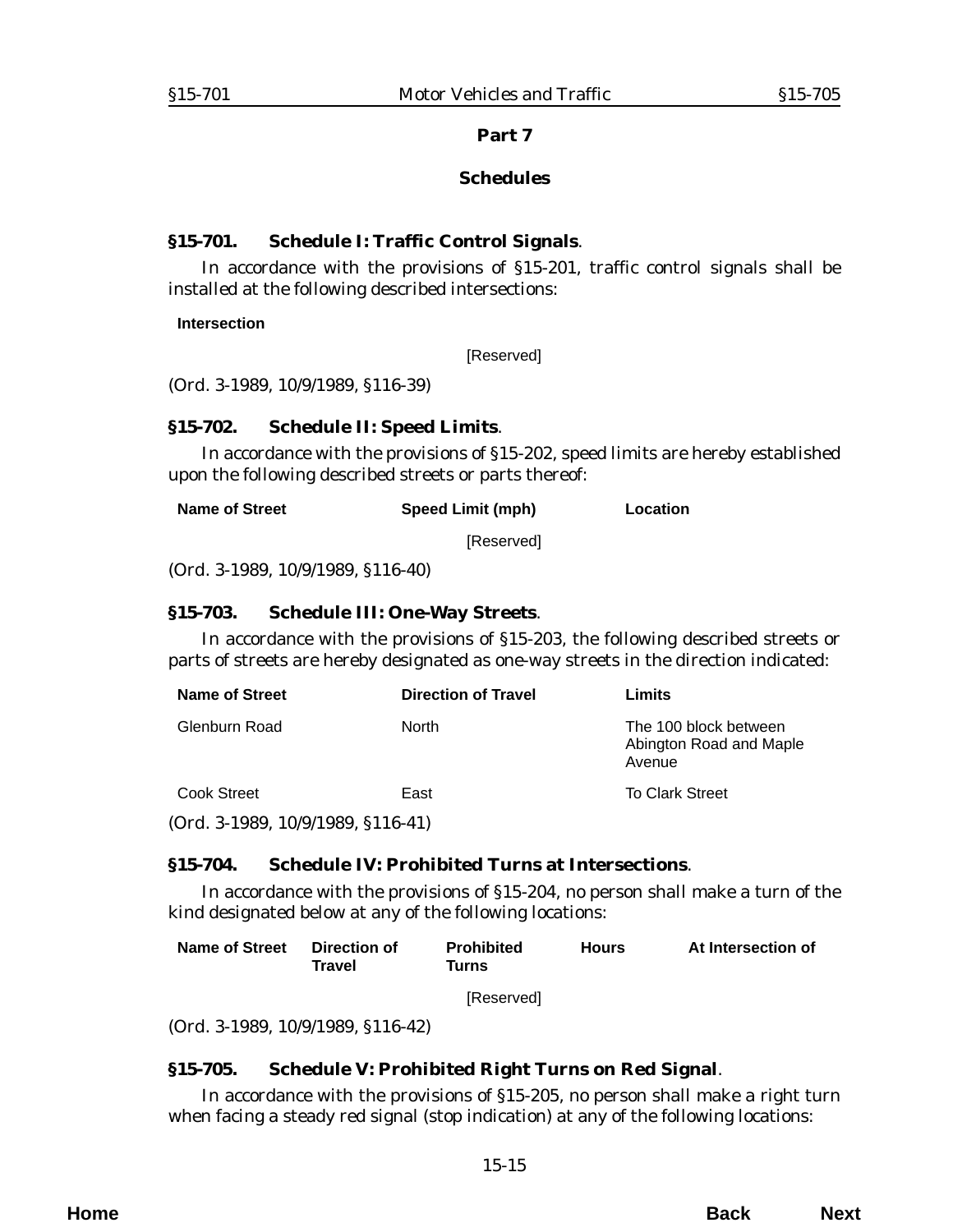<span id="page-15-0"></span>

**Name of Street Common Contract Direction of Travel Common Prohibited Right Turn On Red Signal Onto**

[Reserved]

(*Ord. 3-1989*, 10/9/1989, §116-43)

# **§15-706. Schedule VI: Through Streets**.

In accordance with the provisions of §15-206, the following described streets or parts of streets are hereby designated as through streets. Traffic control devices shall be installed on each street intersecting the through street.

| Name of Through | Name of Entrance | Direction from        | <b>Type of Traffic</b> |  |  |
|-----------------|------------------|-----------------------|------------------------|--|--|
| <b>Street</b>   | <b>Street</b>    | <b>Which Entering</b> | <b>Control Device</b>  |  |  |
|                 |                  |                       |                        |  |  |

[Reserved]

(*Ord. 3-1989*, 10/9/1989, §116-44)

#### **§15-707. Schedule VII: Stop Intersections**.

In accordance with the provisions of §15-207, the following described intersections are hereby designated as stop intersections, and stop signs shall be installed as follows:

| Stop Sign on               | <b>Direction of Travel</b> | At Intersection of      |
|----------------------------|----------------------------|-------------------------|
| <b>Armstrong Avenue</b>    | West                       | South Abington Road     |
| <b>Belmont Avenue</b>      | West                       | <b>Brighton Drive</b>   |
| <b>Beynon Drive</b>        | South                      | Short Hill Drive        |
| <b>Birchwood Road</b>      | South                      | Glenburn Road           |
| <b>Birchwood Road</b>      | West                       | <b>Highland Avenue</b>  |
| <b>Brighton Road</b>       | <b>North</b>               | Old Orchard Road        |
| <b>Brighton Drive</b>      | South                      | <b>Greenbriar Drive</b> |
| <b>Bucknell Drive</b>      | South                      | <b>Fairview Road</b>    |
| <b>Clark Street</b>        | <b>Both</b>                | Armstrong Avenue        |
| <b>Clark Street</b>        | <b>Both</b>                | <b>Hall Avenue</b>      |
| <b>Clark Street</b>        | <b>Both</b>                | <b>Hill Avenue</b>      |
| <b>Clark Street</b>        | <b>Both</b>                | <b>Venard Road</b>      |
| <b>Clark Street</b>        | North                      | <b>Fairview Road</b>    |
| Clark Street [Ord. 2-1994] | North/South                | <b>Cook Street</b>      |
| <b>Cook Street</b>         | East                       | <b>Clark Street</b>     |
| <b>Cornell Avenue</b>      | <b>Both</b>                | <b>Yale Boulevard</b>   |
| <b>Crest Drive</b>         | East                       | Gordon Drive            |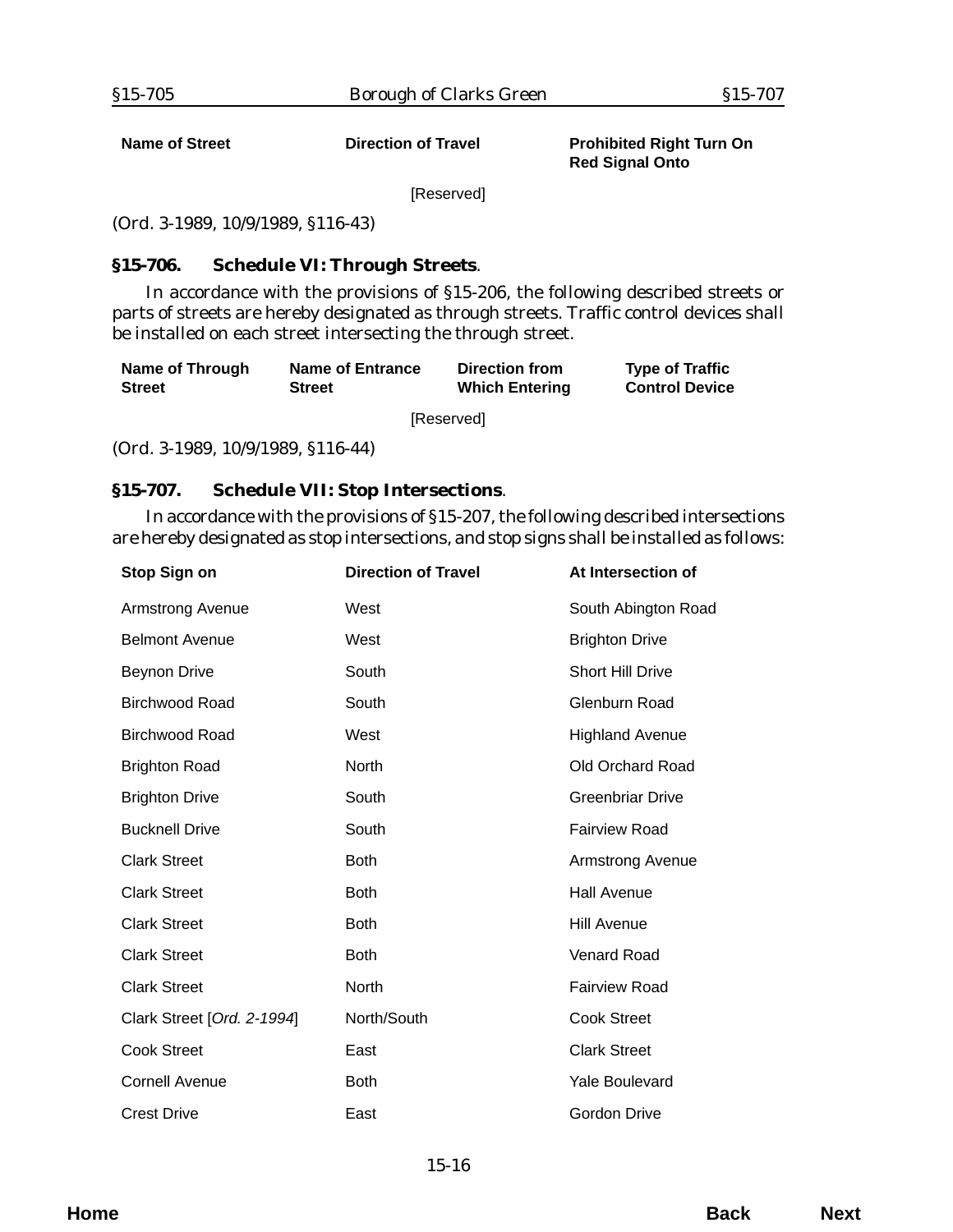| <b>Stop Sign on</b>                | <b>Direction of Travel</b> | At Intersection of               |
|------------------------------------|----------------------------|----------------------------------|
| <b>Evans Street</b>                | <b>Both</b>                | Armstrong Avenue                 |
| Evans Street [Ord. 2-1994]         | North                      | <b>Hill Street</b>               |
| <b>Evans Street</b>                | <b>North</b>               | <b>Venard Road</b>               |
| <b>Evans Street</b>                | South                      | <b>Hill Street</b>               |
| Glenburn Road                      | <b>Both</b>                | Maple Street                     |
| Glenburn Road [Ord. 4-1995]        | North                      | Glenburn Road and Main<br>Avenue |
| Glenburn Road                      | North                      | <b>Highland Avenue</b>           |
| Gordon Drive                       | North                      | <b>Short Hill Drive</b>          |
| Gordon Drive                       | South                      | Park Avenue                      |
| <b>Grayson Drive</b>               | <b>Both</b>                | <b>Greenbriar Drive</b>          |
| <b>Grayson Drive</b>               | North                      | <b>Belmont Avenue</b>            |
| <b>Grayson Drive</b>               | South                      | <b>Fairview Road</b>             |
| Green Street [Ord. 4-1991]         | West                       | <b>Clark Street</b>              |
| <b>Greenbriar Drive</b>            | West                       | <b>Brighton Drive</b>            |
| Greenbriar Drive [Ord. 2-<br>2006] | <b>Both</b>                | <b>Grayson Drive</b>             |
| Hall Avenue                        | <b>Both</b>                | South Abington Road              |
| Highland Avenue [Ord.5-<br>1993]   | <b>Both</b>                | <b>Birchwood Road</b>            |
| <b>Highland Avenue</b>             | East                       | North Abington Road              |
| <b>Highland Avenue</b>             | West                       | Glenburn Road                    |
| <b>Hill Street</b>                 | West                       | South Abington Road              |
| Lexington Circle                   | North                      | <b>Belmont Avenue</b>            |
| Main Avenue                        | East                       | Glenburn Road                    |
| Maple Avenue [Ord. 7-1996]         | West                       | <b>Spring Street</b>             |
| Maple Street                       | <b>Both</b>                | Glenburn Road                    |
| Maple Street                       | East                       | North Abington Road              |
| <b>Nelson Street</b>               | South                      | <b>East Grove Street</b>         |
| <b>Park Street</b>                 | West                       | Ash Street (Clarks Summit)       |
| Pine View Circle [Ord.3-1992]      | East                       | Rabbit Run                       |
| Possum Way [Ord.3-1997]            | <b>Both</b>                | Rabbit Run                       |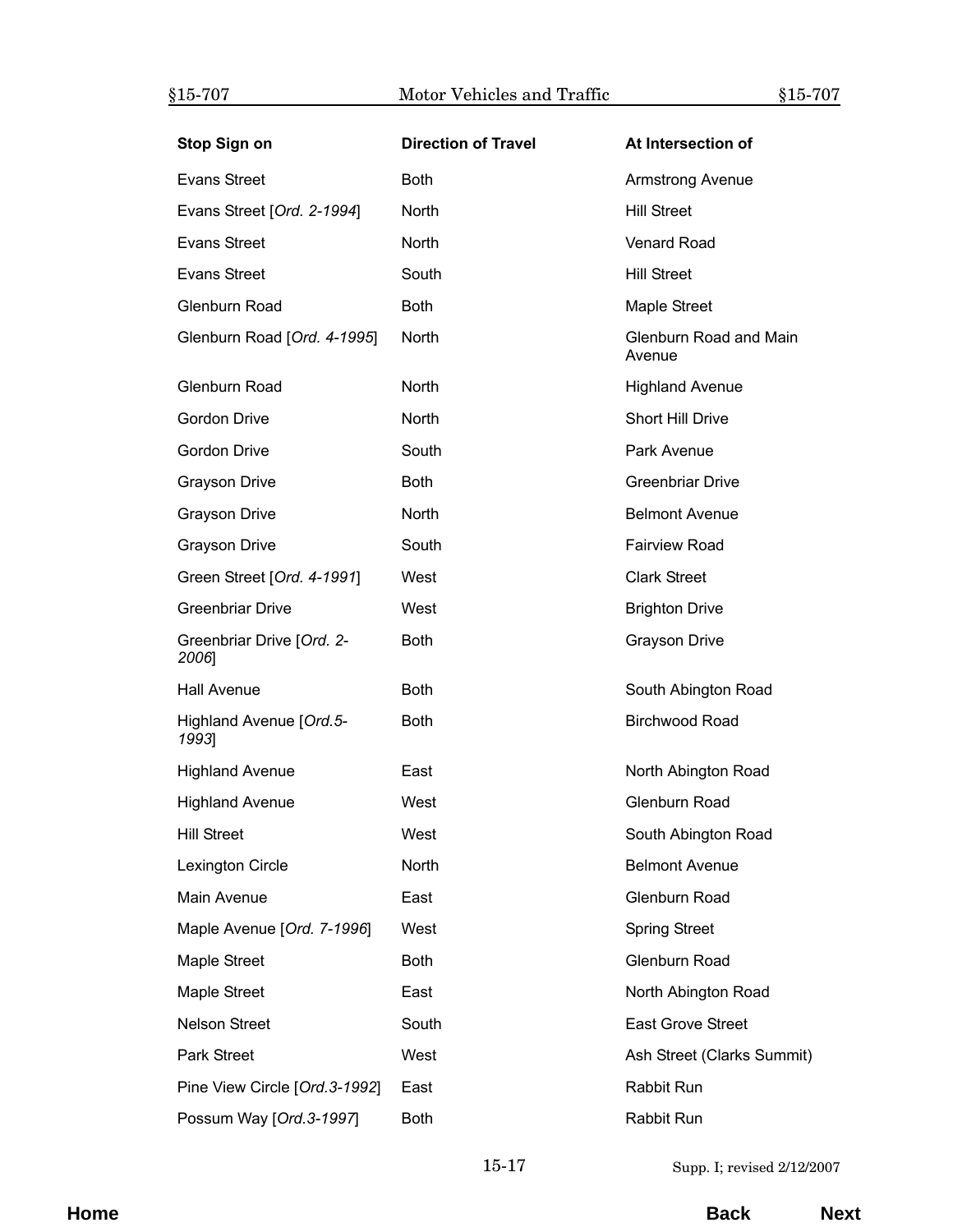<span id="page-17-0"></span>

| Stop Sign on                 | <b>Direction of Travel</b> | At Intersection of       |
|------------------------------|----------------------------|--------------------------|
| Possum Way [Ord. 6-1990]     | East                       | Squirrel Run             |
| Possum Way                   | North                      | <b>Fairview Road</b>     |
| <b>Princeton Avenue</b>      | East                       | Vassar Avenue            |
| Rabbit Run [Ord. 6-1990]     | <b>Both</b>                | Possum Way               |
| <b>Short Hill Drive</b>      | East                       | South Abington Road      |
| <b>Spring Street</b>         | South                      | <b>East Grove Street</b> |
| <b>Squirrel Run</b>          | North                      | <b>Fairview Road</b>     |
| Squirrel Run [Ord. 2-2001]   | <b>Both</b>                | Possum Way               |
| Tedrick Street [Ord. 2-1994] | <b>North</b>               | <b>Hall Avenue</b>       |
| <b>Tedrick Street</b>        | South                      | <b>Hall Avenue</b>       |
| <b>Tedrick Street</b>        | South                      | <b>Venard Road</b>       |
| Vassar Avenue [Ord. 3-1996]  | <b>Both</b>                | <b>Princeton Avenue</b>  |
| Vassar Avenue                | <b>Both</b>                | <b>Yale Boulevard</b>    |
| Vassar Avenue                | South                      | <b>Fairview Road</b>     |
| Yale Boulevard [Ord. 2-1994] | East                       | Vassar Avenue            |
| Yale Boulevard [Ord. 2-1994] | West                       | <b>Cornell Avenue</b>    |
| <b>Yale Boulevard</b>        | West                       | North Abington Road      |

(*Ord. 3-1989*, 10/9/1989, §116-45; as amended by *Ord. 6-1990*, 11/12/1990; by *Ord. 4- 1991*, 3/11/1991; by *Ord. 3-1992*, 8/10/1992; by *Ord. 5-1993*, 12/13/1993; by *Ord. 2-1994*, 6/13/1995; by *Ord. 4-1995*, 6/12/1995; by *Ord. 3-1996*, 5/13/1996; by *Ord. 7-1996*, 12/9/1996; by *Ord. 3-1997*, 6/9/1997; by *Ord. 2-2001*, 2/12/2001; and by *Ord. 2-2006*, 5/8/2006)

# **§15-708. Schedule VIII: Yield Intersections**.

In accordance with the provisions of §15-208, the following described intersections are hereby designated as yield intersections, and yield signs shall be installed as follows:

**Yield Sign On Direction of Travel At Intersection of Travel** 

[Reserved]

(*Ord. 3-1989*, 10/9/1989, §116-46)

#### **§15-709. Schedule IX: Lane Use Reservations**.

In accordance with the provisions of §15-209, all vehicles shall move as described below: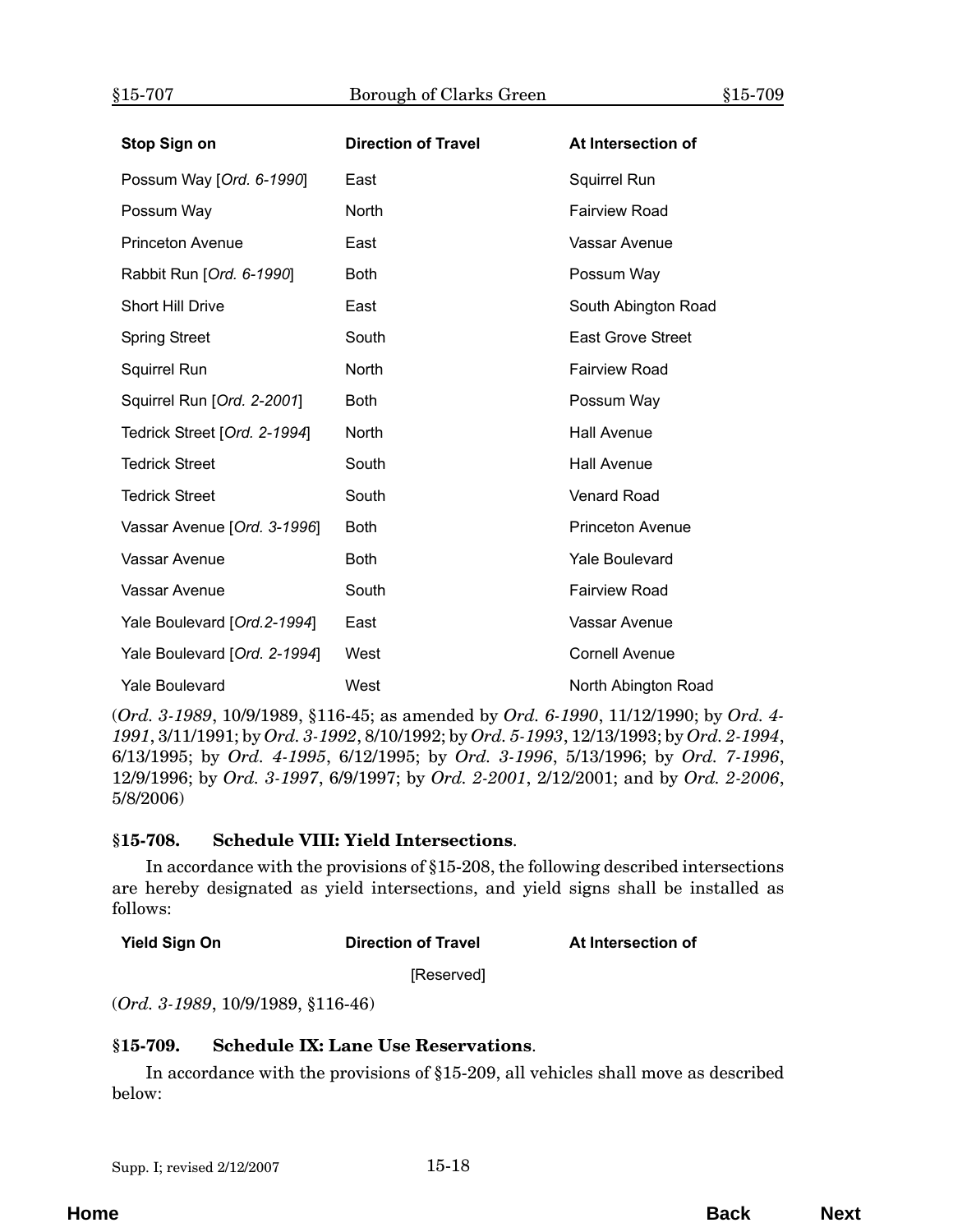<span id="page-18-0"></span>**Intersection (Location) Lane Reserved Purpose**

[Reserved]

(*Ord. 3-1989*, 10/9/1989, §116-47)

# **§15-710. Schedule X: No-Passing Zones**.

In accordance with the provisions of §15-210, no-passing zones are hereby established and shall be maintained upon the following described streets or parts of streets:

[Reserved]

(*Ord. 3-1989*, 10/9/1989, §116-48)

# **§15-711. Schedule XI: Parking Prohibited at All Times**.

In accordance with the provisions of §15-301, no person shall park a vehicle at any time upon any of the following described streets or parts of streets:

| <b>Name of Street</b>                | <b>Side</b>  | Location                                                                                                                                                                                                                      |
|--------------------------------------|--------------|-------------------------------------------------------------------------------------------------------------------------------------------------------------------------------------------------------------------------------|
| <b>Fairview Road</b>                 | <b>Both</b>  | From North Abington Road to the Borough Line                                                                                                                                                                                  |
| Glenburn Road                        | East         | From corner of North Abington Road to north<br>side of the Borough property consisting of the<br>triangular-shaped park across from the<br><b>Borough Building</b>                                                            |
| Glenburn Road                        | West         | From its intersection with North Abington Road<br>for a distance of 96 feet in a northwesterly<br>direction to a point currently marked by a chain<br>link fence                                                              |
| <b>Grove Street</b>                  | <b>North</b> | From North Abington Road to the Borough line                                                                                                                                                                                  |
| <b>Grove Street</b>                  | South        | From South Abington Road to the Borough line                                                                                                                                                                                  |
| Hall Avenue [Ord. 2-1998]            | <b>North</b> | From intersection with South Abington Road in<br>an easterly direction to a point 10 feet beyond<br>the easterly sideline of the commercial property<br>located at the intersection of South Abington<br>Road and Hall Avenue |
| Hall Avenue [Ord. 2-1998]            | South        | From intersection with South Abington Road to<br>intersection with Clark Street                                                                                                                                               |
| <b>Highland Avenue</b>               | <b>Both</b>  | From Glenburn Road for approximately 600<br>feet                                                                                                                                                                              |
| <b>Nelson Street</b>                 | <b>Both</b>  | From Grove Street to the Borough Line                                                                                                                                                                                         |
| North Abington Road [Ord. 2-<br>1997 | <b>Both</b>  | From Yale Boulevard to Seneca Street                                                                                                                                                                                          |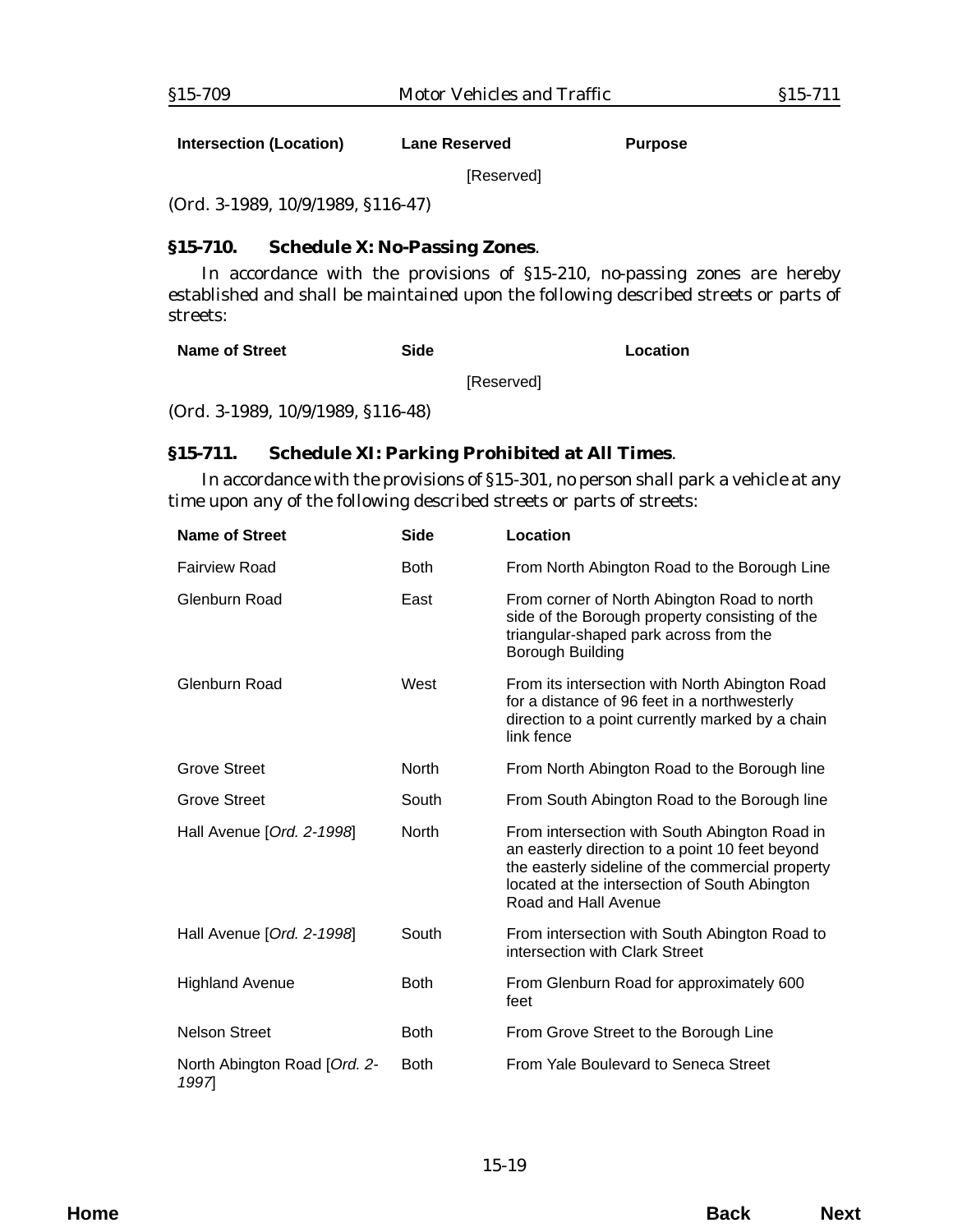<span id="page-19-0"></span>

| Name of Street       | <b>Side</b> | Location                                                                                                                                                                                                                                                |
|----------------------|-------------|---------------------------------------------------------------------------------------------------------------------------------------------------------------------------------------------------------------------------------------------------------|
| North Abington Road  | East        | From the Clarks Green Borough Building to the<br>corner of Fairview Road                                                                                                                                                                                |
| North Abington Road  | West        | From the corner of Glenburn Road to the north<br>side of the Borough property, consisting of the<br>triangular-shaped park across from the<br>Borough Building                                                                                          |
| North Abington Road  | West        | For a distance of 275 feet from the<br>southwesterly corner of a commercial office<br>building property to the northwesterly corner of<br>a property owned by the Borough of Clarks<br>Green, on which is located the Clarks Green<br>Borough Building. |
| South Abington Road  | East        | An area 5 feet in width and extending along the<br>westerly sideline of a commercial property<br>located the intersection of South Abington<br>Road and Hall Avenue                                                                                     |
| South Abington Road  | East        | From Venard Road to north side of the<br>Borough property where the Borough Building<br>is located                                                                                                                                                      |
| South Abington Road  | West        | From Hall Street to Grove Street                                                                                                                                                                                                                        |
| <b>Spring Street</b> | West        | From East Grove Street to Maple Street                                                                                                                                                                                                                  |
| <b>Venard Road</b>   | North       | From Abington Road to the Clarks Green -<br>South Abington Township line                                                                                                                                                                                |

(*Ord. 3-1989*, 10/9/1989, §116-49; as amended by *Ord. 2-1997*, 6/9/1997; and by *Ord. 2- 1998*, 1/12/1998)

# **§15-712. Schedule XII: Parking Prohibited Certain Hours**.

In accordance with the provisions of §15-302, no person shall park a vehicle between the hours listed upon any of the following described streets or parts of streets:

| <b>Name of Street</b> |  | Side | <b>Hours/Days</b> | Location |
|-----------------------|--|------|-------------------|----------|
|-----------------------|--|------|-------------------|----------|

[Reserved]

(*Ord. 3-1989*, 10/9/1989, §116-50)

#### **§15-713. Schedule XIII: Time Limit Parking**.

In accordance with the provisions of §15-303, no person shall park a vehicle for longer than the time limit shown upon any of the following described streets or parts of streets:

| <b>Name of Street</b> | Side |    | <b>Time Limit:</b><br><b>Hours/Days</b> | Location |
|-----------------------|------|----|-----------------------------------------|----------|
|                       |      | -- |                                         |          |

[Reserved]

(*Ord. 3-1989*, 10/9/1989, §116-51)